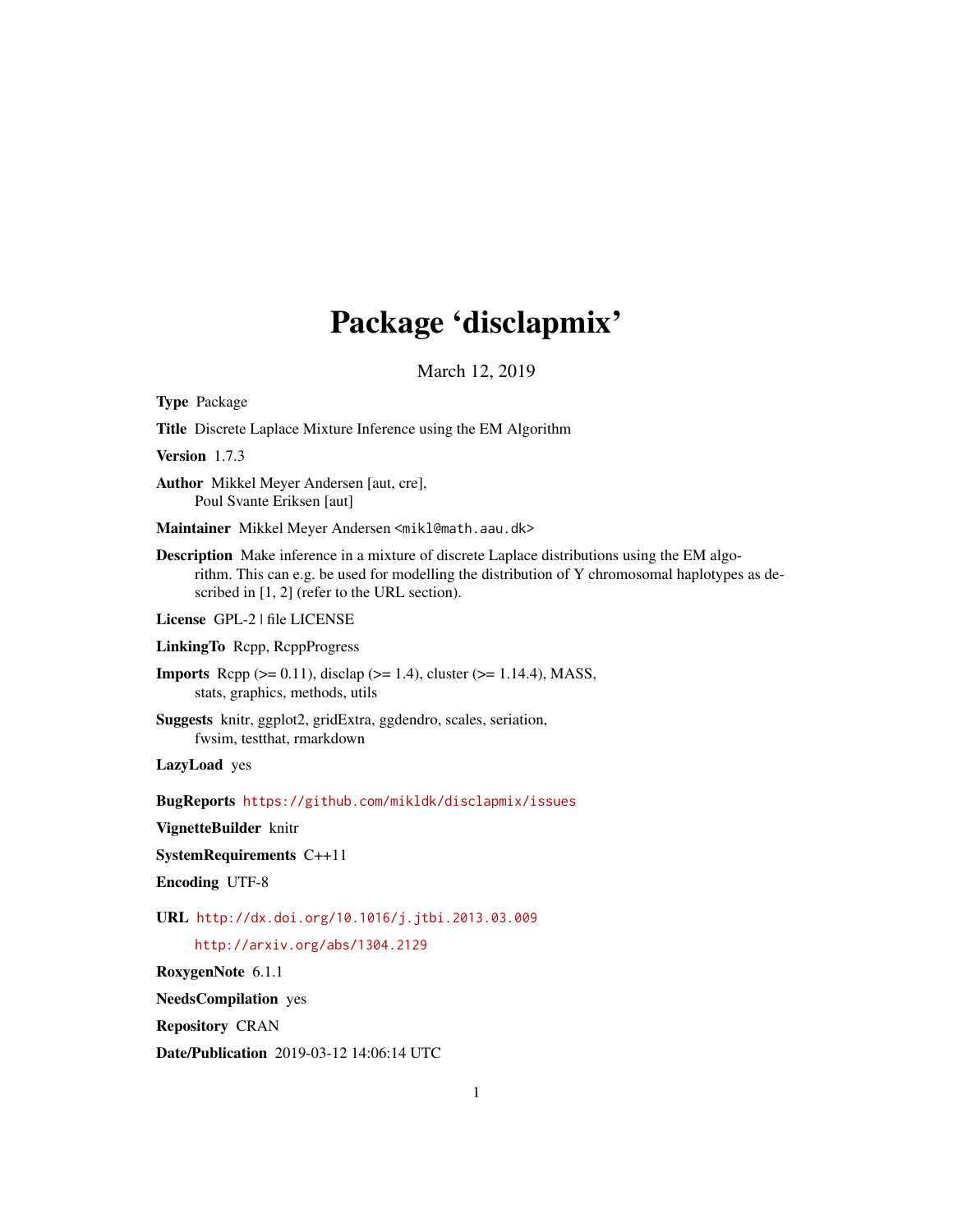# <span id="page-1-0"></span>R topics documented:

|       |                     | -3             |
|-------|---------------------|----------------|
|       |                     | $\overline{4}$ |
|       |                     |                |
|       |                     |                |
|       |                     |                |
|       |                     |                |
|       |                     |                |
|       |                     |                |
|       |                     |                |
|       |                     |                |
|       |                     |                |
|       | $print.random$ $12$ |                |
|       |                     |                |
|       |                     |                |
|       |                     |                |
| Index |                     | 16             |

<span id="page-1-1"></span>clusterdist *Calculate distance between clusters*

#### Description

clusterdist calculates the distance between each pair of clusters. The distance measure is based on a symmetric Kullback-Leibler divergence.

# Usage

clusterdist(fit, ...)

# Arguments

fit A [disclapmixfit](#page-4-1) object. ... Not used

#### Value

A distance matrix

#### See Also

```
disclapmix-package disclapmix disclapmixfit clusterprob predict.disclapmixfit print.disclapmixfit
summary.disclapmixfit simulate.disclapmixfit
```
[disclap](#page-0-0)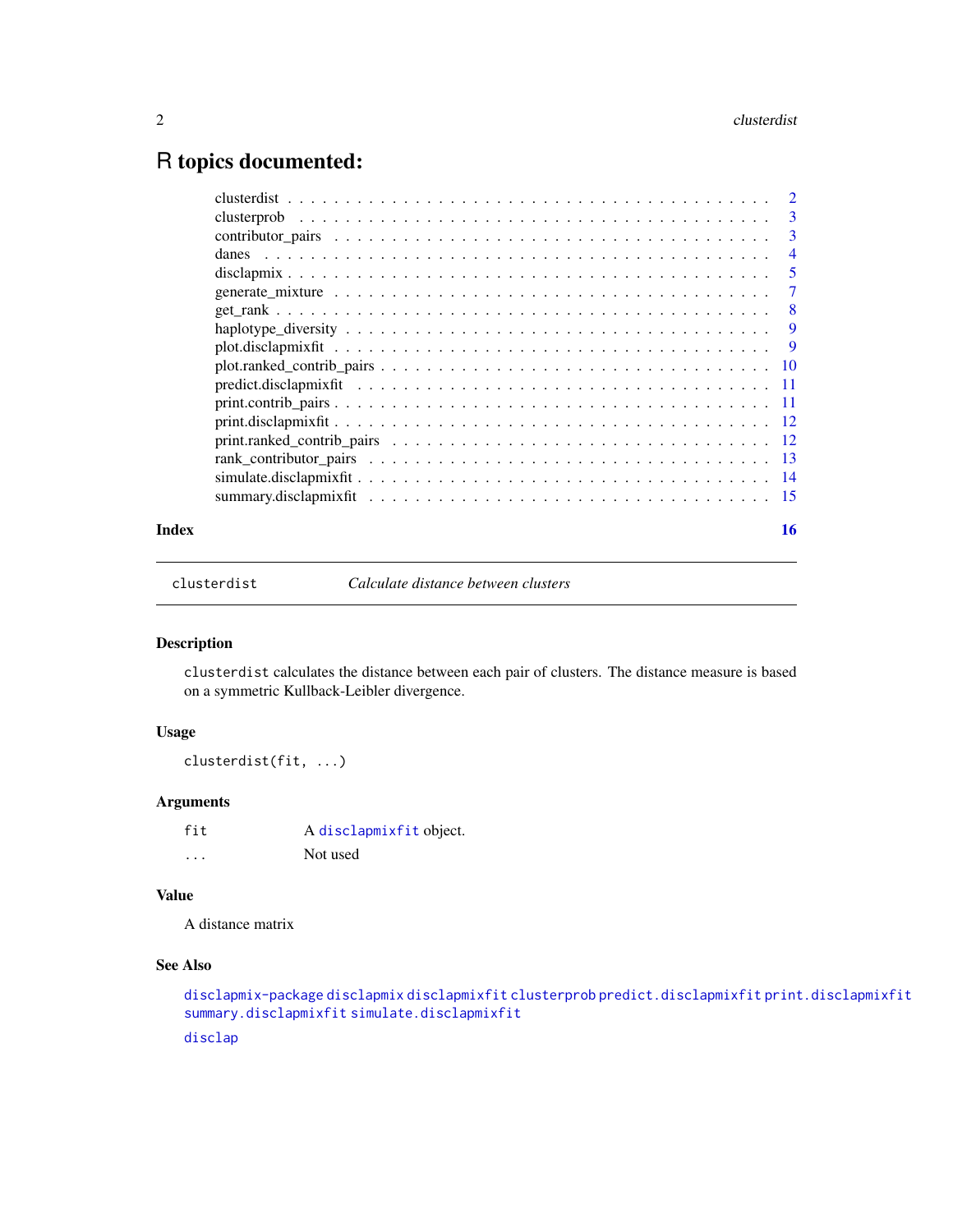<span id="page-2-1"></span><span id="page-2-0"></span>

#### Description

clusterprob calculates the cluster origin probabilities for haplotypes.

#### Usage

```
clusterprob(fit, newdata, ...)
```
# Arguments

| fit     | A disclapmixfit object.                                         |
|---------|-----------------------------------------------------------------|
| newdata | The haplotypes to predict the cluster origin probabilities for. |
| $\cdot$ | Not used                                                        |

#### Value

A matrix where the rows correspond to the rows in newdata and the sum of each row is 1.

#### See Also

```
disclapmix-package disclapmix disclapmixfit clusterdist predict.disclapmixfit print.disclapmixfit
summary.disclapmixfit simulate.disclapmixfit
disclap
```
<span id="page-2-2"></span>contributor\_pairs *Contributor pairs from a 2 person mixture*

### Description

Get all possible contributor pairs from a 2 person mixture

#### Usage

```
contributor_pairs(mixture)
```
#### Arguments

mixture A list of integer vectors. The k'th element in the list is an integer vector with the alleles in the mixture at locus k.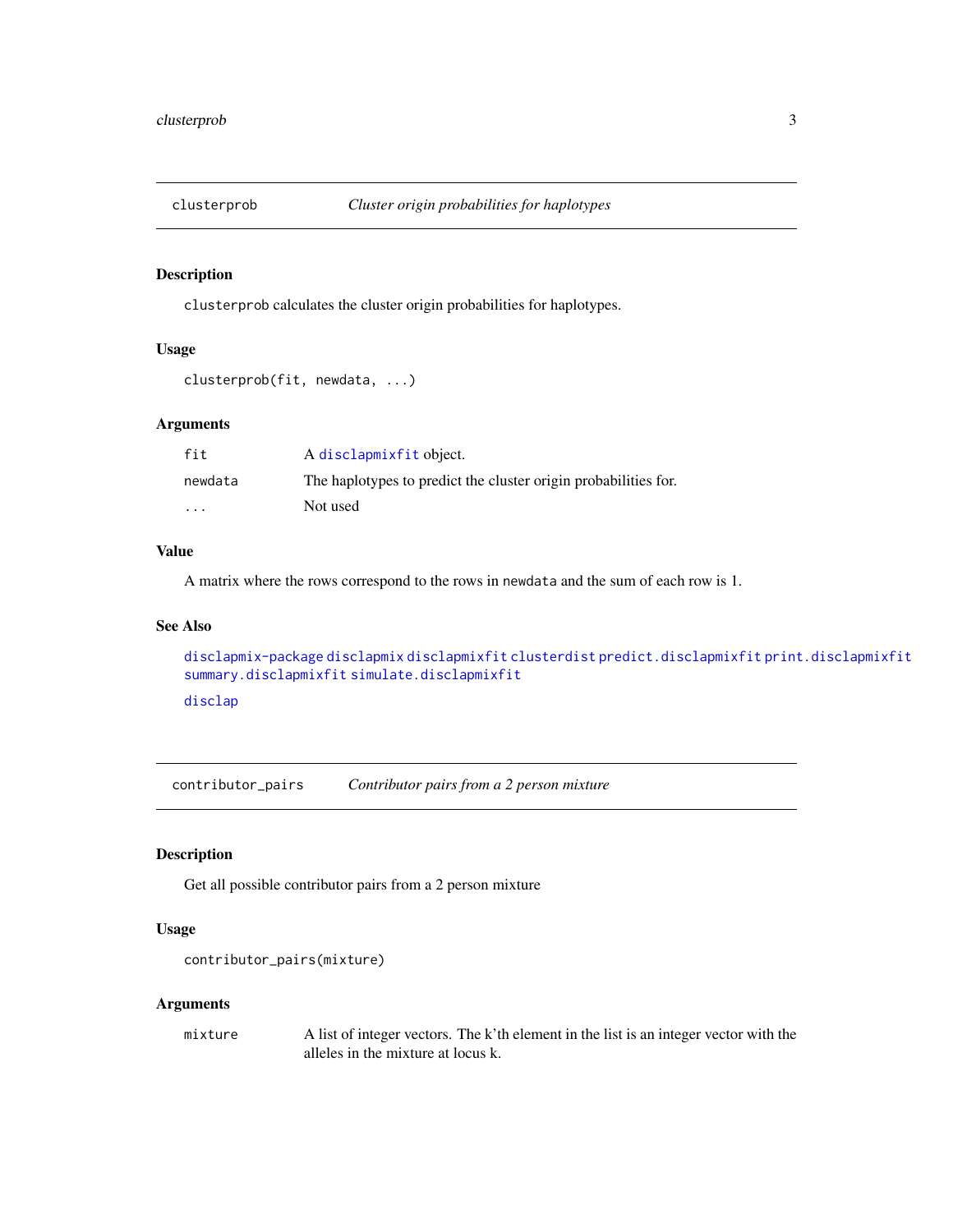# <span id="page-3-0"></span>Value

A contrib\_pairs object that is a unordered list of pairs. Note, that contributor order is disregarded so that each contributor pair is only present once (and not twice as would be the case if taking order into consideration). See example usage at [rank\\_contributor\\_pairs](#page-12-1).

#### See Also

[rank\\_contributor\\_pairs](#page-12-1) [generate\\_mixture](#page-6-1) [disclapmix-package](#page-4-1) [disclapmix](#page-4-2) [disclapmixfit](#page-4-1) [clusterprob](#page-2-1) [predict.disclapmixfit](#page-10-1) [print.disclapmixfit](#page-11-1) [summary.disclapmixfit](#page-14-1) [simulate.disclapmixfit](#page-13-1) [disclap](#page-0-0)

danes *Y-STR haplotypes*

### Description

185 Y-STR 10 loci haplotypes

#### Format

A data frame with 185 observations on the following 10 loci (n is the number of times each haplotype has been observed)

DYS19 DYS389I DYS389II DYS390 DYS391 DYS392 DYS393 DYS437 DYS438 DYS439 n

#### Source

"Y-chromosome STR haplotypes Danes" by Hallenberg et al (2005), http://www.sciencedirect.com/science/article/pii/S03790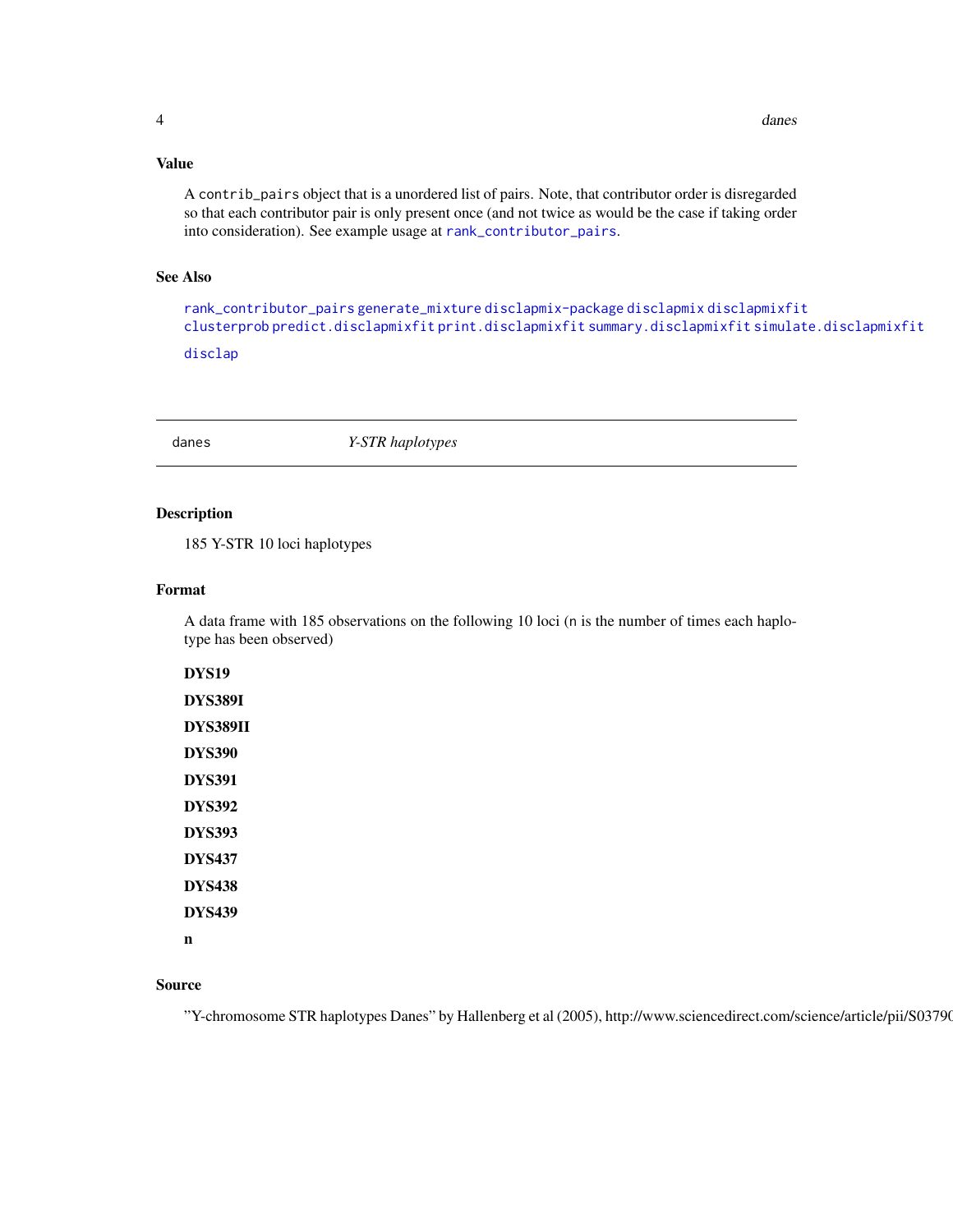<span id="page-4-2"></span><span id="page-4-0"></span>disclapmix *disclapmix*

# <span id="page-4-1"></span>Description

Discrete Laplace Mixture Inference using the EM Algorithm

disclapmix makes inference in a mixture of Discrete Laplace distributions using the EM algorithm. After the EM algorithm has converged, the centers are moved if the marginal likelihood increases by doing so. And then the EM algorithm is run again. This continues until the centers are not moved.

### Usage

```
disclapmix(x, clusters, init_y = NULL, iterations = 100L,
  eps = 0.001, verbose = 0L, glm\_method = "internal\_coeff",glm_control_maxit = 50L, glm_control_eps = 1e-06,
  init_y_method = "pam", ...)
```

| $\mathsf{x}$      | Dataset.                                                                                                                                                                                                               |
|-------------------|------------------------------------------------------------------------------------------------------------------------------------------------------------------------------------------------------------------------|
| clusters          | The number of clusters/components to fit the model for.                                                                                                                                                                |
| init_y            | Initial central haplotypes, if NULL, these will be estimated as described under<br>the init_y_method argument.                                                                                                         |
| iterations        | Maximum number of iterations in the EM-algorithm.                                                                                                                                                                      |
| eps               | Convergence stop criteria in the EM algorithm which is compared to $\frac{\max\{v_{new} - v_{old}\}}{\max\{v_{old}\}}$ ,<br>where v is a matrix of each observation's probability of belonging to a certain<br>center. |
| verbose           | from 0 to 2 (both including): 0 for silent, 2 for extra verbose.                                                                                                                                                       |
| glm_method        | internal_coef, internal_dev or glm. fit. Please see details.                                                                                                                                                           |
| glm_control_maxit |                                                                                                                                                                                                                        |
|                   | Integer giving the maximal number of IWLS iterations.                                                                                                                                                                  |
| glm_control_eps   |                                                                                                                                                                                                                        |
|                   | Positive convergence tolerance epsilon; the iterations converge when $ x - x_{0}d  / ( x  + 0.1) <$ eps<br>where $x = beta\_correction$ for internal_coef and $x = deviance$ other-<br>wise.                           |
| init_y_method     | Which cluster method to use for finding initial central haplotypes, y: pam (rec-<br>ommended) or clara. Ignored if init_y is supplied.                                                                                 |
| $\cdot$           | Used to detect obsolete usage (when using parameters centers, use .parallel,<br>calculate.logLs or plots.prefix).                                                                                                      |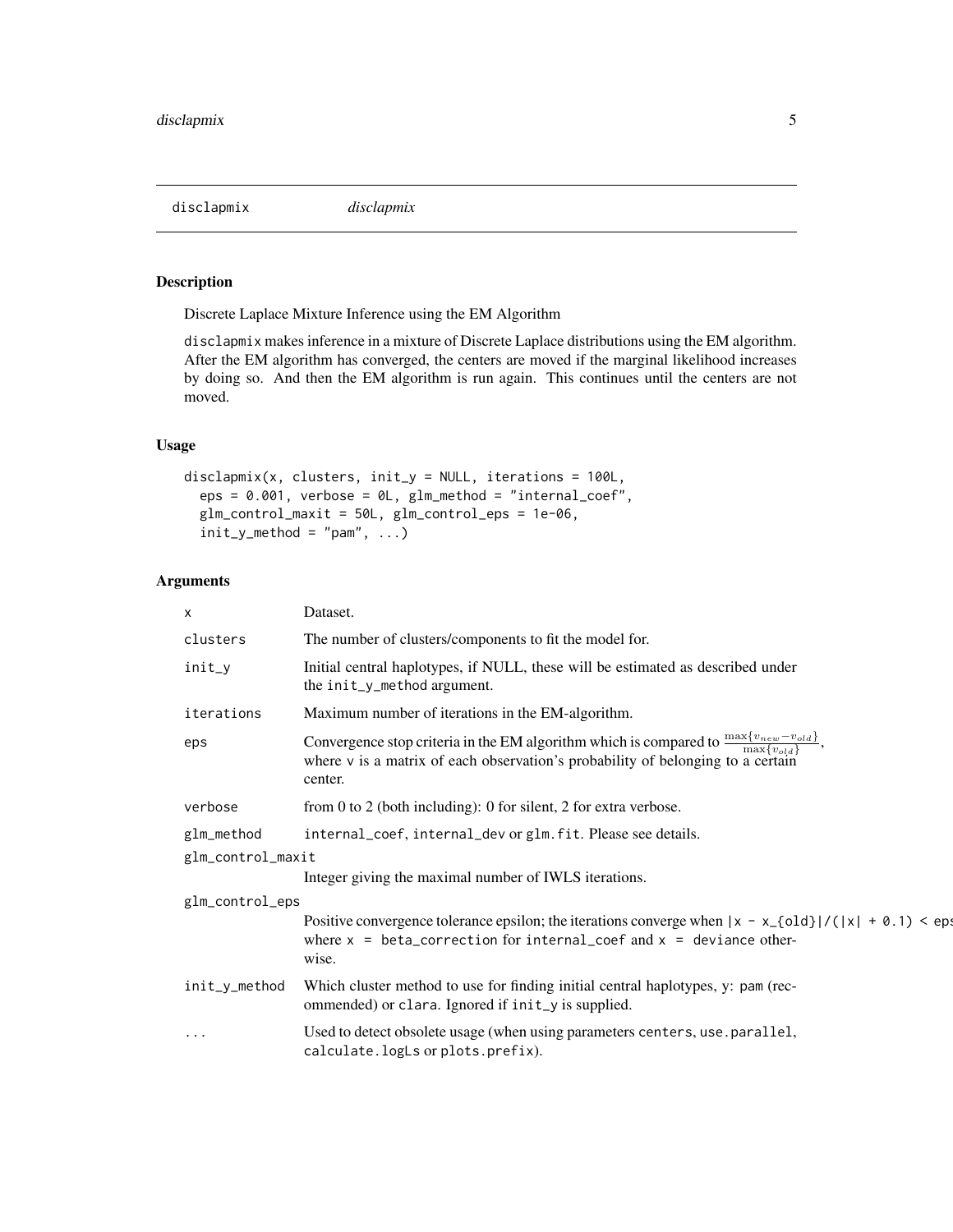#### <span id="page-5-0"></span>Details

glm\_method: internal\_coef is the fastest as it uses the relative changes in the coefficients as a stopping criterium, hence it does not need to compute the deviance until the very end. In normal situations, it would not be a problem to use this method. internal\_dev is the reasonably fast method that uses the deviance as a stopping criterium (like glm.fit). glm.fit to use the traditional glm.fit IWLS implementation and is slow compared to the other two methods.

init\_y\_method: For init\_y\_method = 'clara', the sampling parameters are: samples = 100, sampsize = min(ceiling(nrow(x)/2),  $100 + 2 \times \text{clusters}$ ) and the random number generator in R is used.

#### Value

A [disclapmixfit](#page-4-1) object:

list("glm\_method") The supplied GLM method.

**list("init** y") The supplied initial central haplotypes,  $init_y$ .

- list("init\_y\_method") The supplied method for choosing initial central haplotypes (only used if init\_y is NULL).
- list("converged") Whether the estimation converged or not.
- list("x") Dataset used to fit the model.

list("y") The central haplotypes, y.

- list("tau") The prior probabilities of belonging to a cluster, tau.
- list("v\_matrix") The matrix v of each observation's probability of belonging to a certain cluster. The rows are in the same order as the observations in x used to generate this fit.
- list("disclap\_parameters") A matrix with the estimated dicrete Laplace parameters.
- list("glm\_coef") The coefficients from the last GLM fit (used to calculate disclap\_parameters).
- list("model\_observations") Number of observations.
- list("model\_parameters") Number of parameters in the model.
- list("iterations") Number of iterations performed in total (including moving centers and re-estimating using the EM algorithm).
- list("logL\_full") Full log likelihood of the final model.
- list("logL\_marginal") Marginal log likelihood of the final model.
- list("BIC\_full") BIC based on the full log likelihood of the final model.

**list("BIC** marginal") BIC based on the marginal log likelihood of the final model.

- **list("v\_gain\_iterations")** The gain  $\frac{\max\{v_{new}-v_{old}\}}{\max\{v_{old}\}}$ , where v is vic\_matrix mentioned above, during the iterations.
- list("tau\_iterations") The prior probability of belonging to the centers during the iterations.
- list("logL\_full\_iterations") Full log likelihood of the models during the iterations (only calculated when verbose  $= 2L$ ).
- list("logL\_marginal\_iterations") Marginal log likelihood of the models during the iterations (only calculated when verbose = 2L).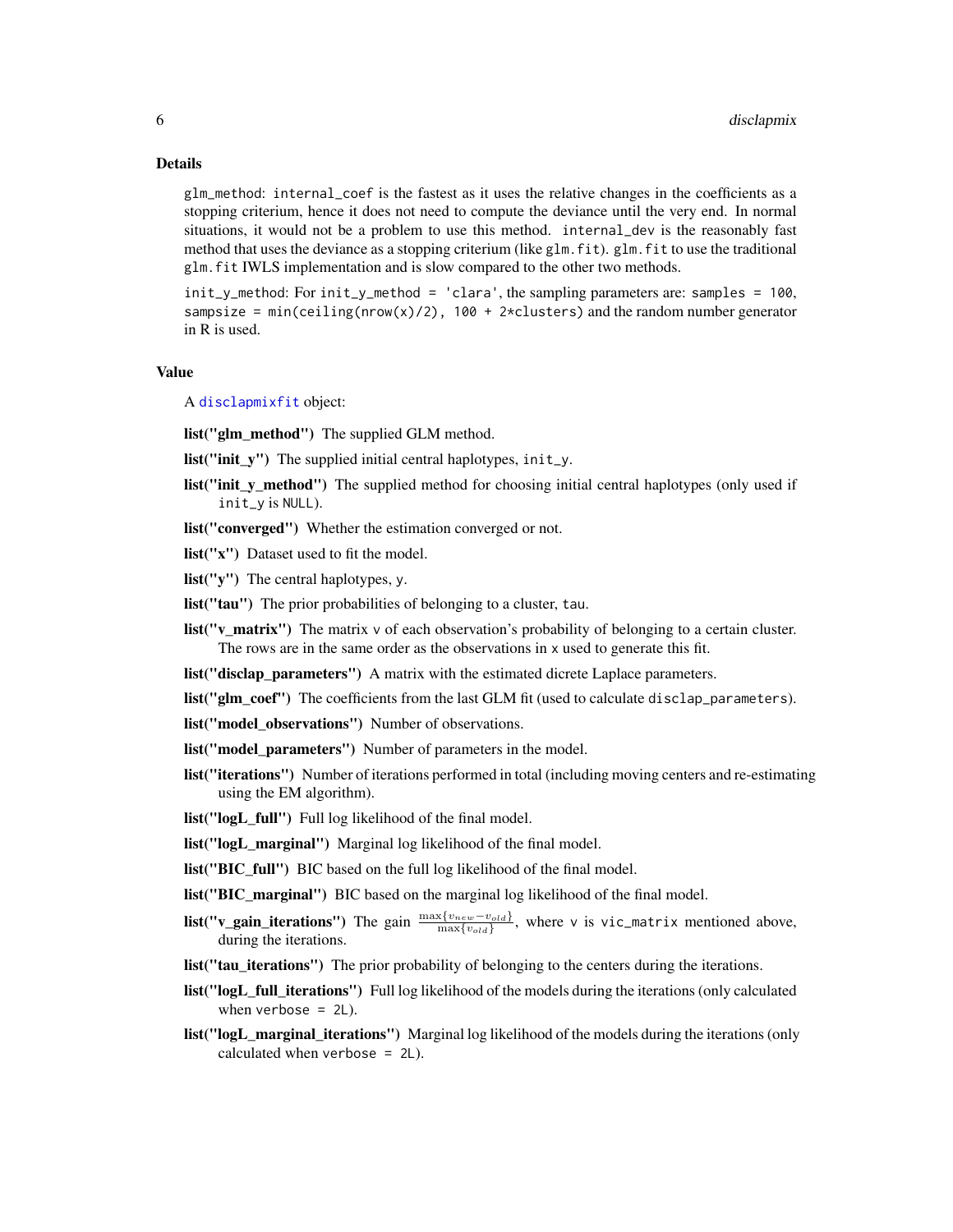- <span id="page-6-0"></span>list("BIC\_full\_iterations") BIC based on full log likelihood of the models during the iterations (only calculated when verbose = 2L).
- list("BIC\_marginal\_iterations") BIC based on marginal log likelihood of the models during the iterations (only calculated when verbose = 2L).

#### Author(s)

Mikkel Meyer Andersen <mikl@math.aau.dk>

#### See Also

[disclapmix-package](#page-4-1) [disclapmix](#page-4-2) [disclapmixfit](#page-4-1) [predict.disclapmixfit](#page-10-1) [print.disclapmixfit](#page-11-1) [summary.disclapmixfit](#page-14-1) [simulate.disclapmixfit](#page-13-1) [clusterdist](#page-1-1) [clusterprob](#page-2-1) [glm.fit](#page-0-0) [disclap](#page-0-0) [pam](#page-0-0) [clara](#page-0-0)

#### Examples

```
# Generate sample database
db \le matrix(disclap::rdisclap(1000, 0.3), nrow = 250, ncol = 4)
# Add location parameters
db <- sapply(1:ncol(db), function(i) as.integer(db[, i]+13+i))
head(db)
fit1 \le disclapmix(db, clusters = 1L, verbose = 1L, glm_method = "glm.fit")
fit1$disclap_parameters
fit1$y
fit1b <- disclapmix(db, clusters = 1L, verbose = 1L, glm_method = "internal_coef")
fit1b$disclap_parameters
fit1b$y
max(abs(fit1$disclap_parameters - fit1b$disclap_parameters))
# Generate another type of database
db2 \leq -\text{matrix}(disclap::rdisclap(2000, 0.1), nrow = 500, ncol = 4)db2 <- sapply(1:ncol(db2), function(i) as.integer(db2[, i]+14+i))
fit2 <- disclapmix(rbind(db, db2), clusters = 2L, verbose = 1L)
fit2$disclap_parameters
fit2$y
fit2$tau
```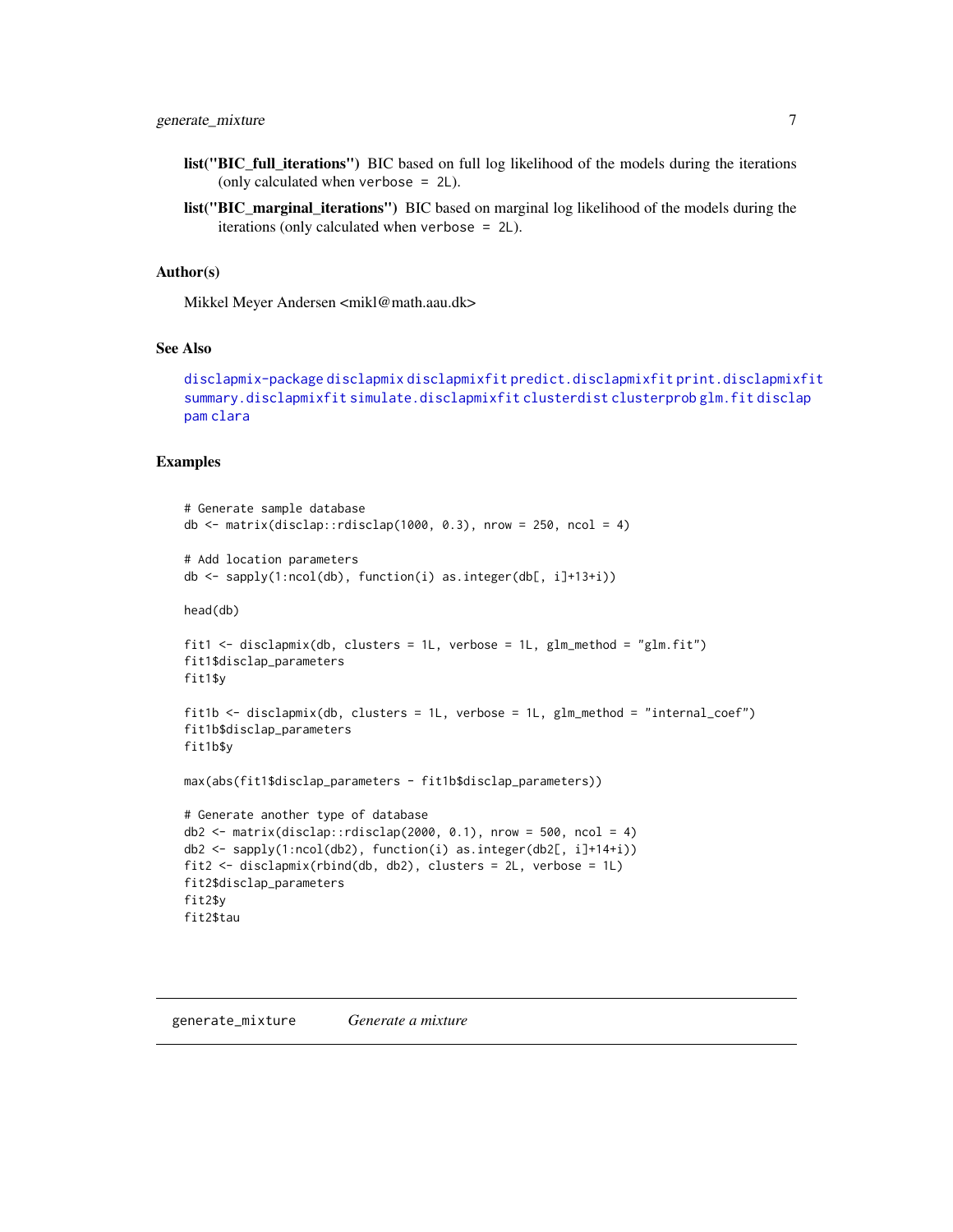#### <span id="page-7-0"></span>Description

This function can generate a mixture given a list of contributors.

#### Usage

```
generate_mixture(profiles)
```
#### Arguments

profiles A list with profiles to mix.

# Value

A list, e.g. for use with [contributor\\_pairs](#page-2-2). See example usage at [rank\\_contributor\\_pairs](#page-12-1).

# See Also

[contributor\\_pairs](#page-2-2) [rank\\_contributor\\_pairs](#page-12-1) [disclapmix-package](#page-4-1) [disclapmix](#page-4-2) [disclapmixfit](#page-4-1) [clusterprob](#page-2-1) [predict.disclapmixfit](#page-10-1) [print.disclapmixfit](#page-11-1) [summary.disclapmixfit](#page-14-1) [simulate.disclapmixfit](#page-13-1) [disclap](#page-0-0)

get\_rank *Get rank of pair*

#### Description

Get rank of pair

#### Usage

```
get_rank(x, haplotype)
```
#### Arguments

x A ranked\_contrib\_pairs object.

haplotype A haplotype.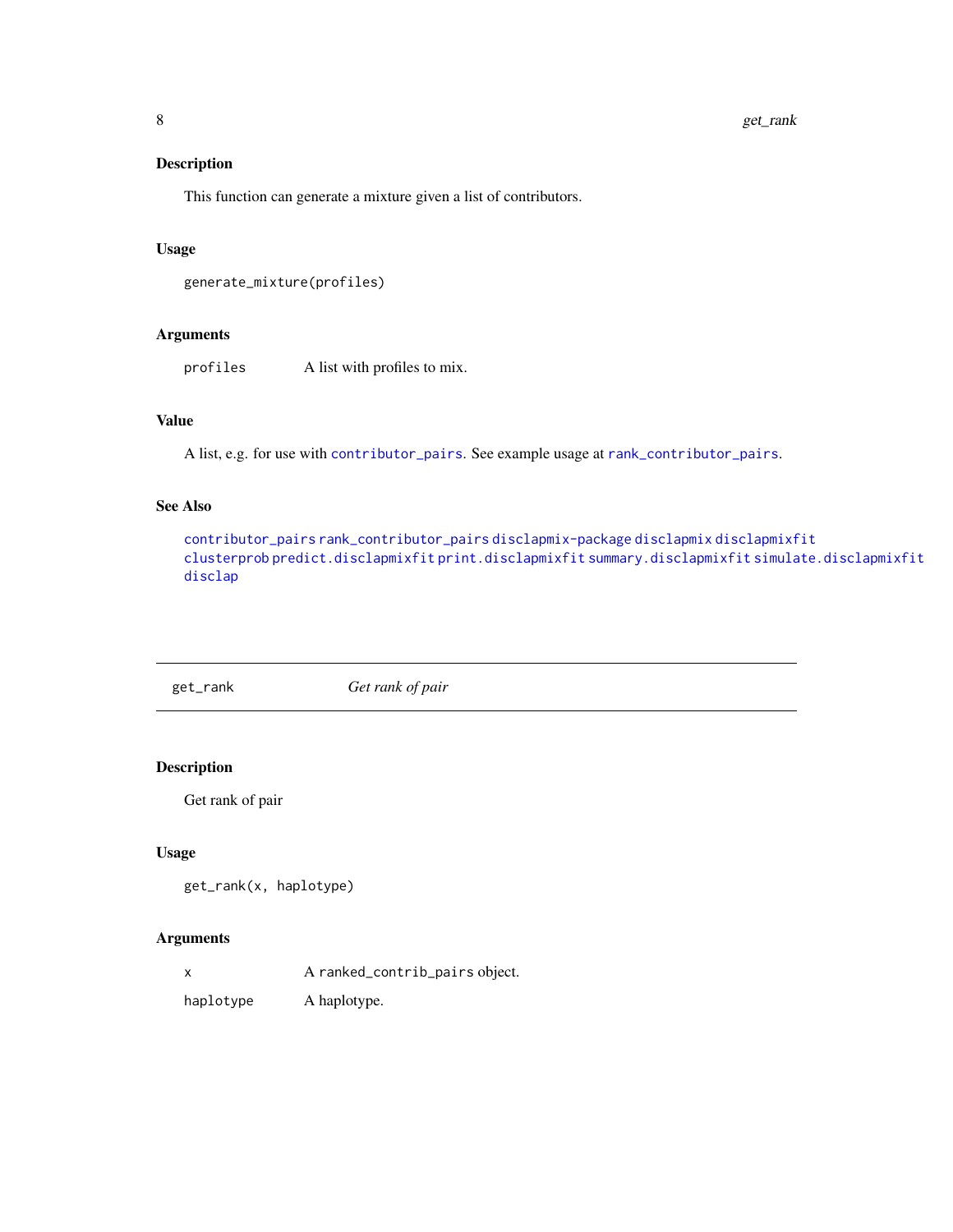<span id="page-8-0"></span>haplotype\_diversity *Calculate haplotype diversity from a disclapmixfit*

#### Description

Calculate haplotype diversity from a [disclapmixfit](#page-4-1) object. The method is based on simulating a huge database that approximates the population.

# Usage

```
haplotype_diversity(object, nsim = 10000L)
```
# Arguments

| object | a disclapmixfit object, usually from a result of a call to disclapmix.    |
|--------|---------------------------------------------------------------------------|
| nsim   | number of haplotypes to generate for calculating the haplotype diversity. |

#### Value

The calculated haplotype diversity.

#### See Also

[disclapmix](#page-4-2) [disclapmixfit](#page-4-1) [predict.disclapmixfit](#page-10-1) [print.disclapmixfit](#page-11-1) [summary.disclapmixfit](#page-14-1) [simulate.disclapmixfit](#page-13-1)

<span id="page-8-1"></span>plot.disclapmixfit *Plot a disclapmixfit*

# Description

Plot a [disclapmixfit](#page-4-1) object.

#### Usage

```
## S3 method for class 'disclapmixfit'
plot(x, which = 1L, clusdist = clusterdist(x),...)
```

| X        | a disclarmixfit object, usually from a result of a call to disclarmix.                        |
|----------|-----------------------------------------------------------------------------------------------|
| which    | What plot to make. $1L =$ clusters and their distances.                                       |
| clusdist | To use previously computed cluster distances to avoid doing the same computa-<br>tions twice. |
| $\cdot$  | not used                                                                                      |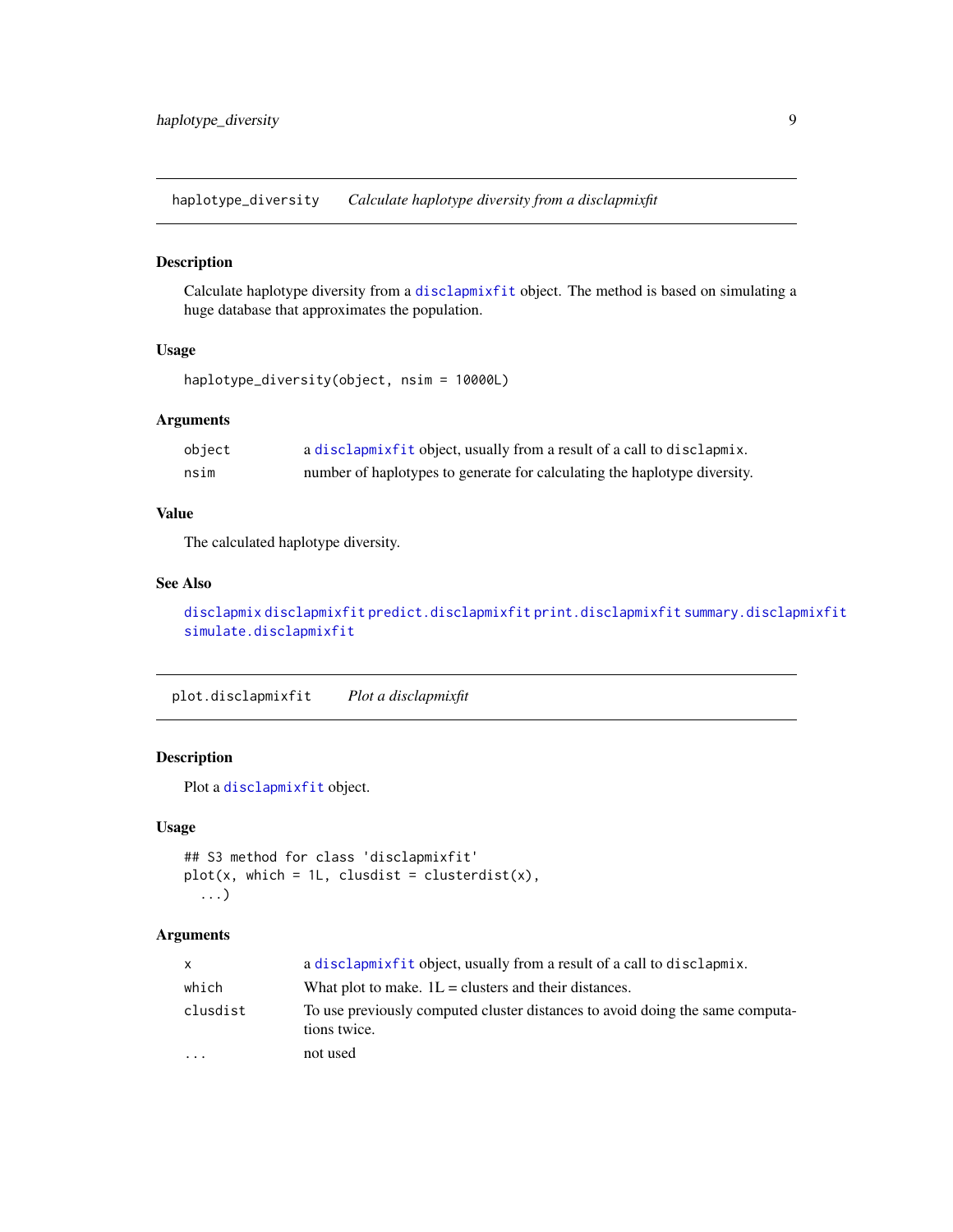<span id="page-9-0"></span>A data frame with discrete Laplace distributions for each cluster and locus. Side effect: A plot.

#### See Also

[disclapmix](#page-4-2) [disclapmixfit](#page-4-1) [predict.disclapmixfit](#page-10-1) [print.disclapmixfit](#page-11-1) [simulate.disclapmixfit](#page-13-1) [summary.disclapmixfit](#page-14-1)

#### Examples

```
data(danes)
db <- as.matrix(danes[rep(1:nrow(danes), danes$n), 1:(ncol(danes)-1)])
fit <- disclapmix(db, clusters = 4L)
plot(fit)
```
plot.ranked\_contrib\_pairs *Plot ranked contributor pairs*

#### Description

Plot ranked contributor pairs

#### Usage

```
## S3 method for class 'ranked_contrib_pairs'
plot(x, top = NULL, ..., xlab = "Rank",ylab = "P(H1)P(H2)")
```

| x    | A ranked_contrib_pairs object.                         |
|------|--------------------------------------------------------|
| top  | The top ranked number of pairs to print. NULL for all. |
| .    | Delegated to the generic plot function.                |
| xlab | Graphical parameter.                                   |
| vlab | Graphical parameter.                                   |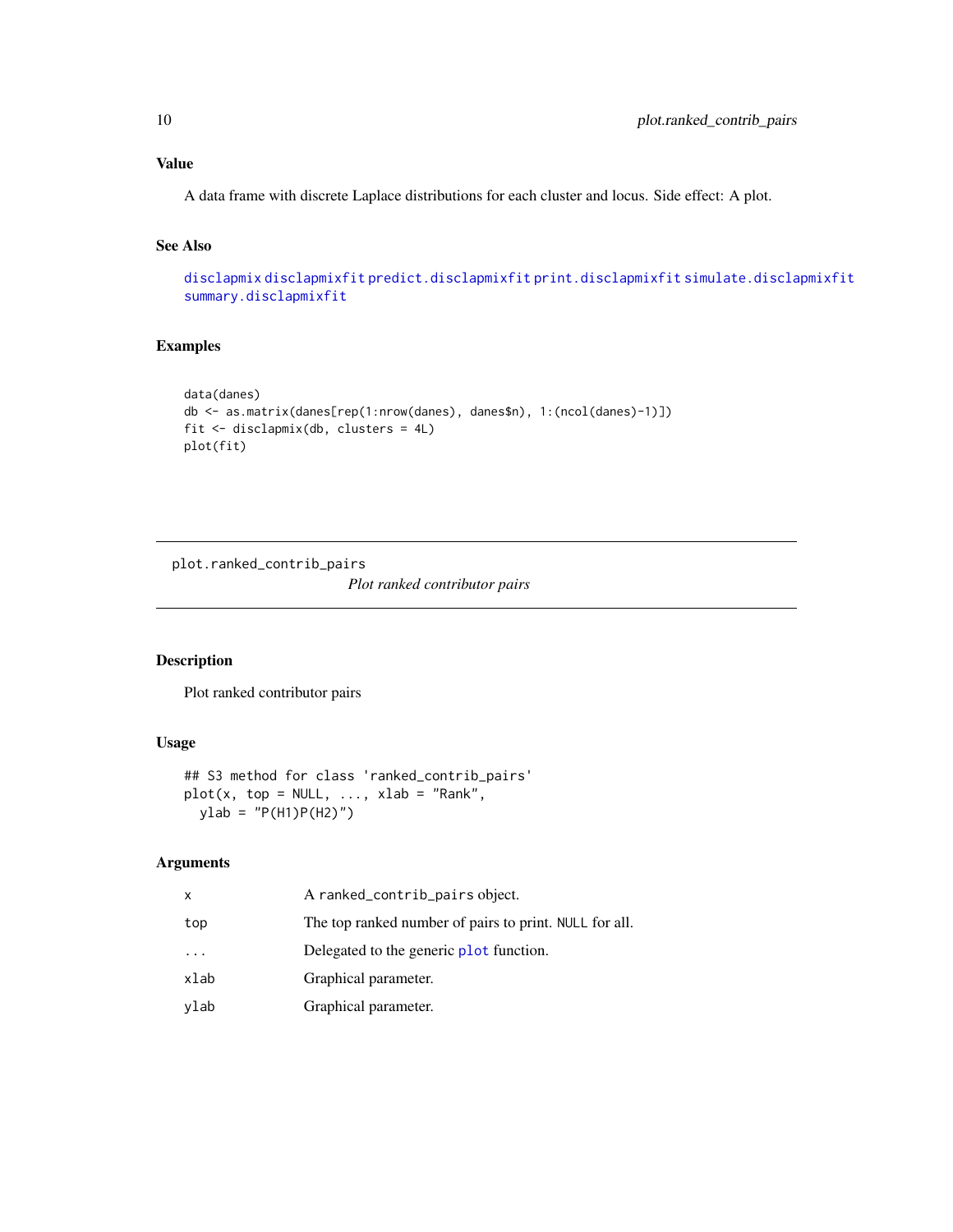<span id="page-10-1"></span><span id="page-10-0"></span>predict.disclapmixfit *Predict from a disclapmixfit*

# Description

Is able to predict haplotype frequencies using a [disclapmixfit](#page-4-1) object.

#### Usage

```
## S3 method for class 'disclapmixfit'
predict(object, newdata, ...)
```
# Arguments

| object   | a disclapmixfit object                                                  |
|----------|-------------------------------------------------------------------------|
| newdata  | the haplotypes in matrix format to estimate haplotype probabilities for |
| $\cdots$ | not used                                                                |

# See Also

```
disclapmix disclapmixfit print.disclapmixfit summary.disclapmixfit simulate.disclapmixfit
plot.disclapmixfit
clusterprob
```
print.contrib\_pairs *Print contributor pairs*

#### Description

Print contributor pairs

#### Usage

```
## S3 method for class 'contrib_pairs'
print(x, \ldots)
```
# Arguments

|  |  |  | A contrib_pairs object. |
|--|--|--|-------------------------|
|  |  |  |                         |

... Ignored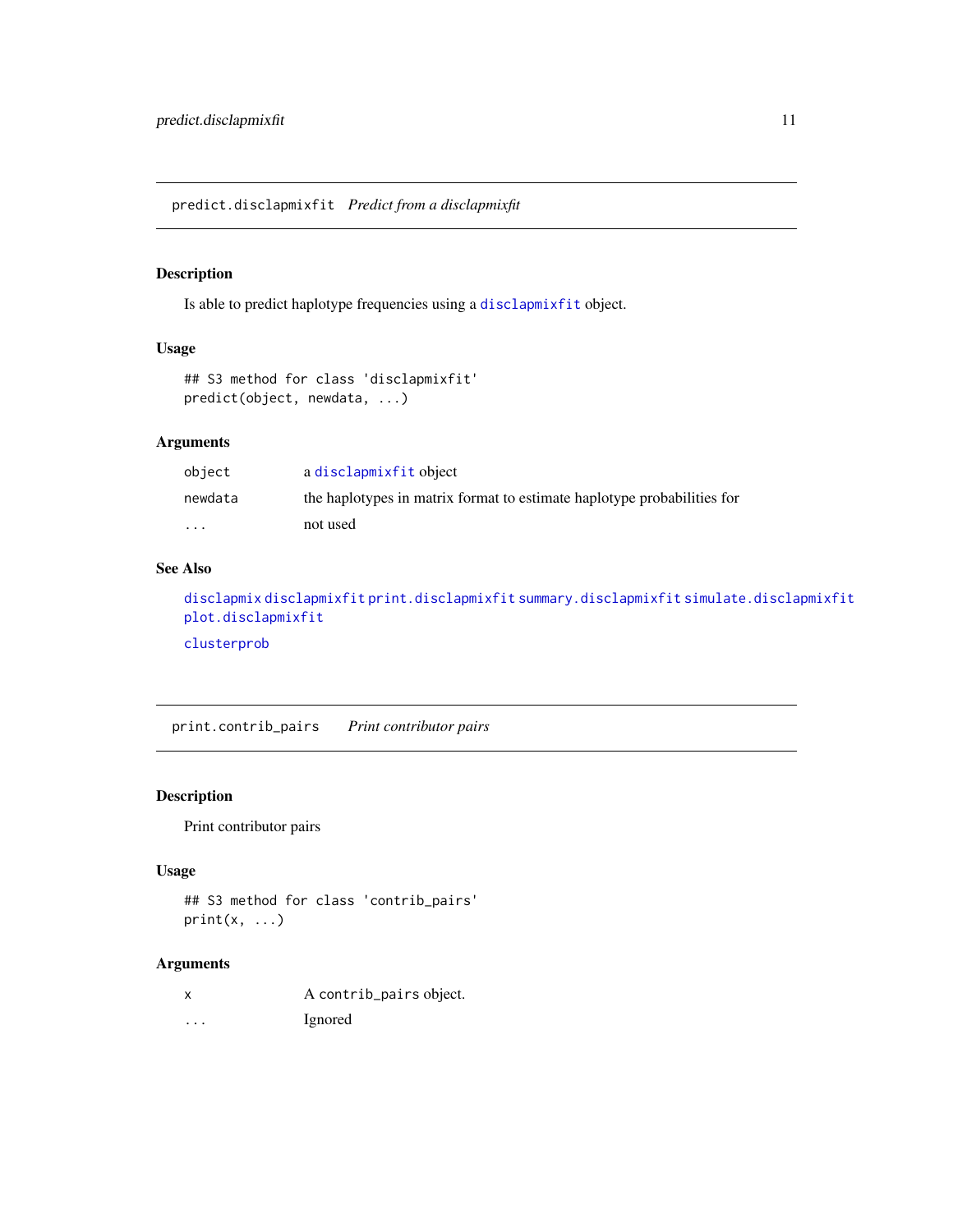<span id="page-11-1"></span><span id="page-11-0"></span>print.disclapmixfit *Print a disclapmixfit*

### Description

Prints a [disclapmixfit](#page-4-1) object.

#### Usage

```
## S3 method for class 'disclapmixfit'
print(x, \ldots)
```
### Arguments

|   | a disclapmix fit object, usually from a result of a call to disclapmix. |
|---|-------------------------------------------------------------------------|
| . | not used                                                                |

#### See Also

[disclapmix](#page-4-2) [disclapmixfit](#page-4-1) [predict.disclapmixfit](#page-10-1) [summary.disclapmixfit](#page-14-1) [simulate.disclapmixfit](#page-13-1) [plot.disclapmixfit](#page-8-1)

print.ranked\_contrib\_pairs *Print ranked contributor pairs*

# Description

Print ranked contributor pairs

#### Usage

```
## S3 method for class 'ranked_contrib_pairs'
print(x, top = 5L,hide_non_varying_loci = TRUE, ...)
```

| X                     | A ranked_contrib_pairs object.                              |
|-----------------------|-------------------------------------------------------------|
| top                   | The top ranked number of pairs to print/plot. NULL for all. |
| hide_non_varying_loci |                                                             |
|                       | Whether to hide alleles on loci that do not vary.           |
|                       | Ignored                                                     |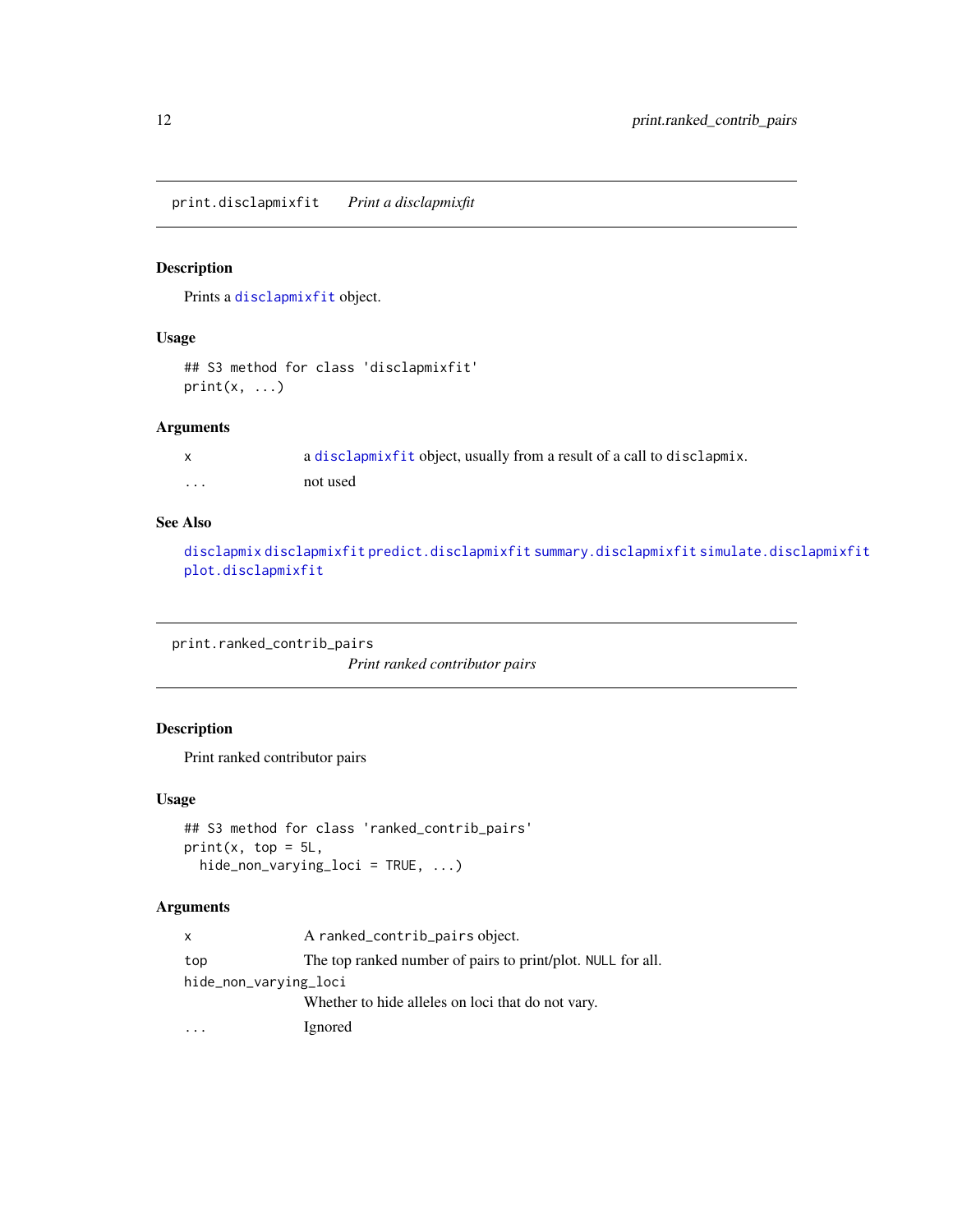<span id="page-12-1"></span><span id="page-12-0"></span>rank\_contributor\_pairs

*Separate a 2 person mixture*

#### **Description**

Separate a 2 person mixture by ranking the possible contributor pairs.

# Usage

```
rank_contributor_pairs(contrib_pairs, fit, max_rank = NULL)
```
#### Arguments

|          | contrib_pairs A contrib_pairs object obtained from contributor_pairs. |
|----------|-----------------------------------------------------------------------|
| fit      | A disclapmixfit object.                                               |
| max rank | Not used. Reserved for future use.                                    |

#### Value

A ranked\_contrib\_pairs object that is basically an order vector and the probabilities for each pair (in the same order as given in contrib\_pairs), found by using fit. Note, that contributor order is disregarded so that each contributor pair is only present once (and not twice as would be the case if taking order into consideration).

#### See Also

[contributor\\_pairs](#page-2-2) [generate\\_mixture](#page-6-1) [disclapmix-package](#page-4-1) [disclapmix](#page-4-2) [disclapmixfit](#page-4-1) [clusterprob](#page-2-1) [predict.disclapmixfit](#page-10-1) [print.disclapmixfit](#page-11-1) [summary.disclapmixfit](#page-14-1) [simulate.disclapmixfit](#page-13-1) [disclap](#page-0-0)

#### Examples

```
data(danes)
db <- as.matrix(danes[rep(1L:nrow(danes), danes$n), 1L:(ncol(danes) - 1L)])
set.seed(1)
true_contribs <- sample(1L:nrow(db), 2L)
h1 <- db[true_contribs[1L], ]
h2 <- db[true_contribs[2L], ]
db_ref <- db[-true_contribs, ]
h1h2 <- c(paste(h1, collapse = ";"), paste(h2, collapse = ";"))
tab_db \leftarrow table(apply(db, 1, paste, collapse = ";"))tab_db_ref <- table(apply(db_ref, 1, paste, collapse = ";"))
tab_db[h1h2]
tab_db_ref[h1h2]
```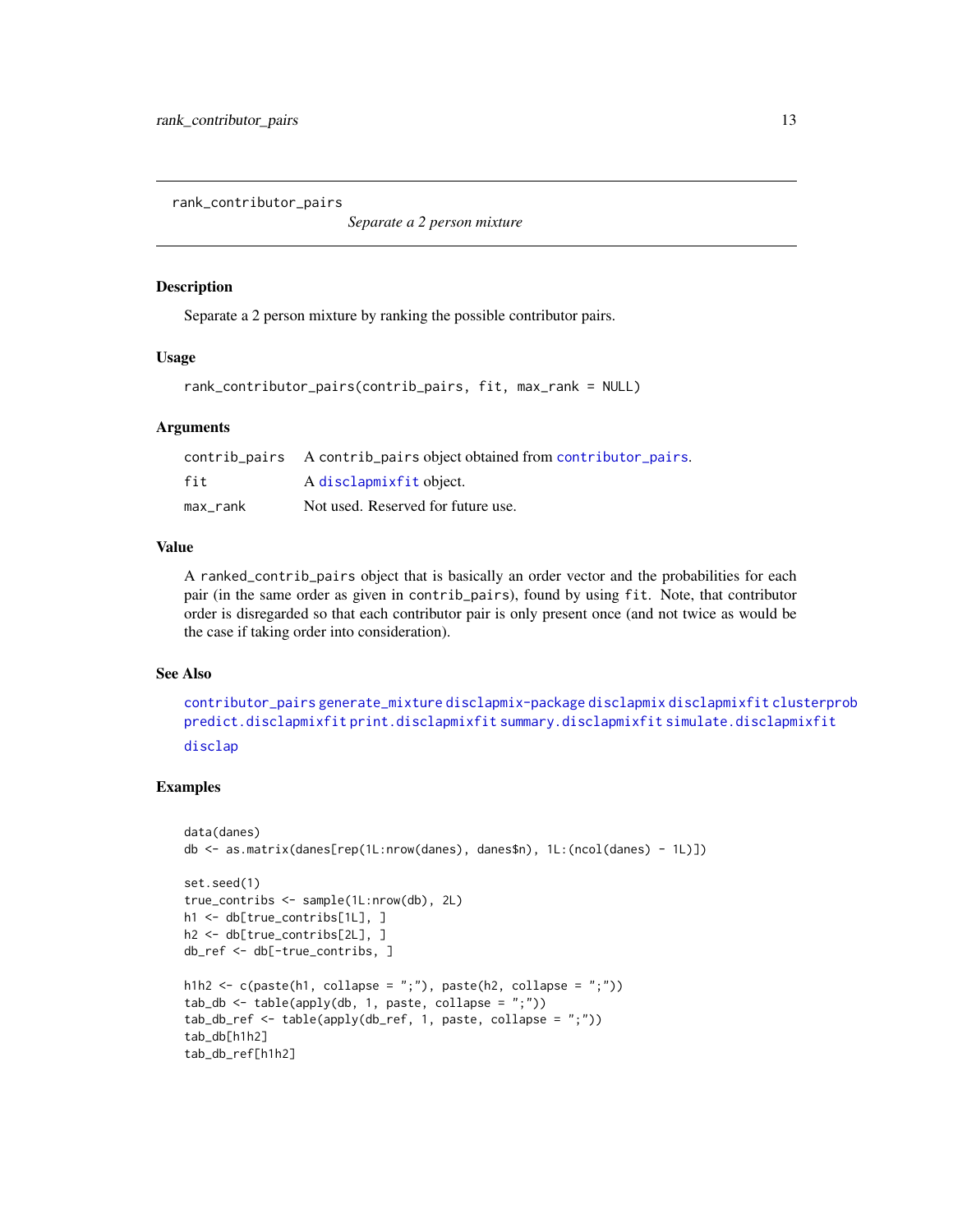```
rm(db) # To avoid use by accident
mixture <- generate_mixture(list(h1, h2))
possible_contributors <- contributor_pairs(mixture)
possible_contributors
fits <- lapply(1L:5L, function(clus) disclapmix(db_ref, clusters = clus))
best_fit_BIC <- fits[[which.min(sapply(fits, function(fit) fit$BIC_marginal))]]
best_fit_BIC
ranked_contributors_BIC <- rank_contributor_pairs(possible_contributors, best_fit_BIC)
ranked_contributors_BIC
plot(ranked_contributors_BIC, top = 10L, type = "b")
get_rank(ranked_contributors_BIC, h1)
```
<span id="page-13-1"></span>simulate.disclapmixfit

*Simulate from a disclapmixfit*

#### Description

Simulate from a [disclapmixfit](#page-4-1) object.

#### Usage

```
## S3 method for class 'disclapmixfit'
simulate(object, nsim = 1L, seed = NULL, ...)
```
#### Arguments

| object  | a disclapmix fit object, usually from a result of a call to disclapmix. |
|---------|-------------------------------------------------------------------------|
| nsim    | number of haplotypes to generate.                                       |
| seed    | not used                                                                |
| $\cdot$ | not used                                                                |

# Value

A matrix where the rows correspond to the simulated haplotypes.

# See Also

```
disclapmix disclapmixfit predict.disclapmixfit print.disclapmixfit plot.disclapmixfit
summary.disclapmixfit
```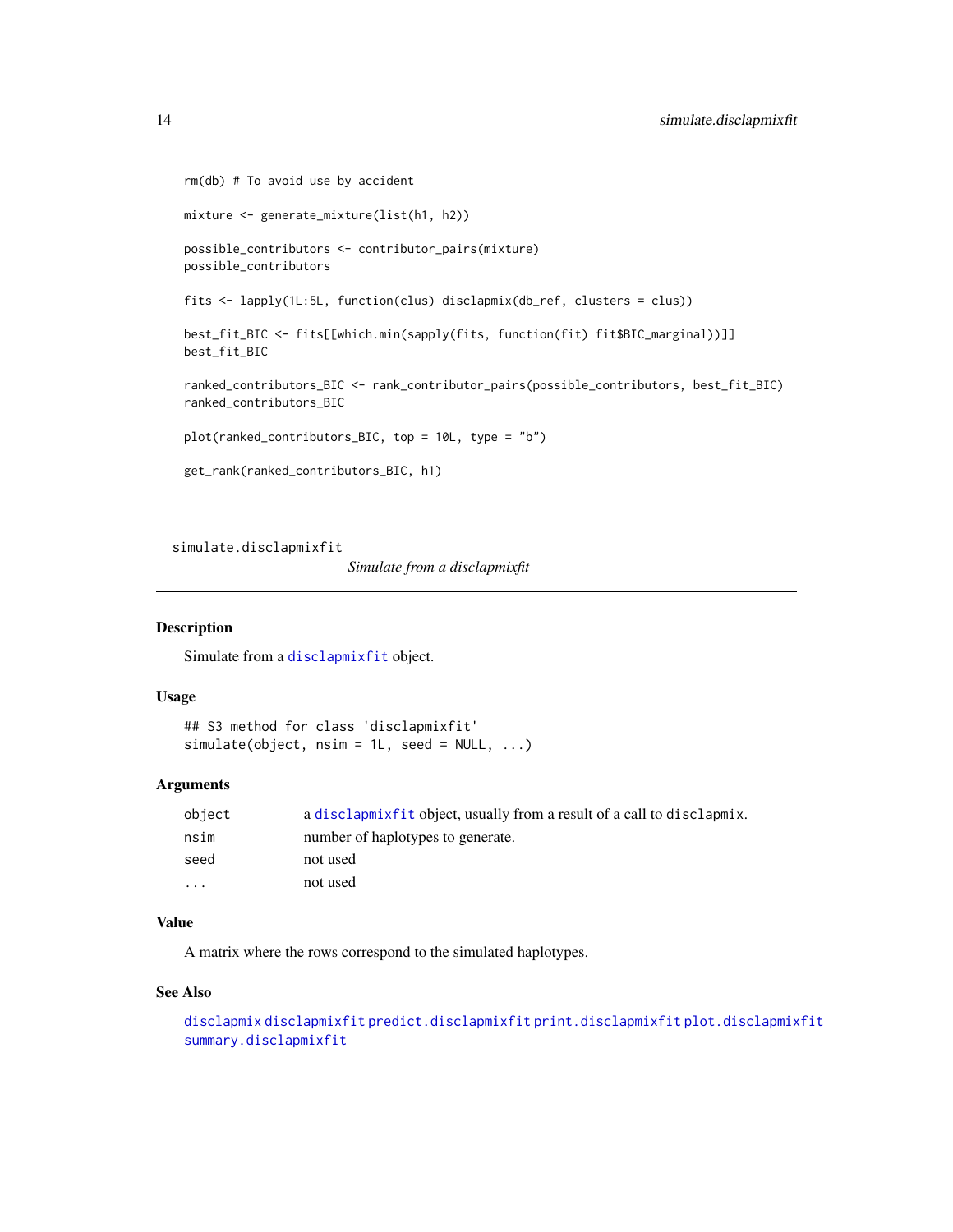<span id="page-14-1"></span><span id="page-14-0"></span>summary.disclapmixfit *Summary of a disclapmixfit*

# Description

Summary of a [disclapmixfit](#page-4-1) object.

### Usage

```
## S3 method for class 'disclapmixfit'
summary(object, ...)
```
### Arguments

| object  | a disclapmixfit object, usually from a result of a call to disclapmix. |
|---------|------------------------------------------------------------------------|
| $\cdot$ | not used                                                               |

# See Also

[disclapmix](#page-4-2) [disclapmixfit](#page-4-1) [predict.disclapmixfit](#page-10-1) [print.disclapmixfit](#page-11-1) [simulate.disclapmixfit](#page-13-1) [clusterdist](#page-1-1)